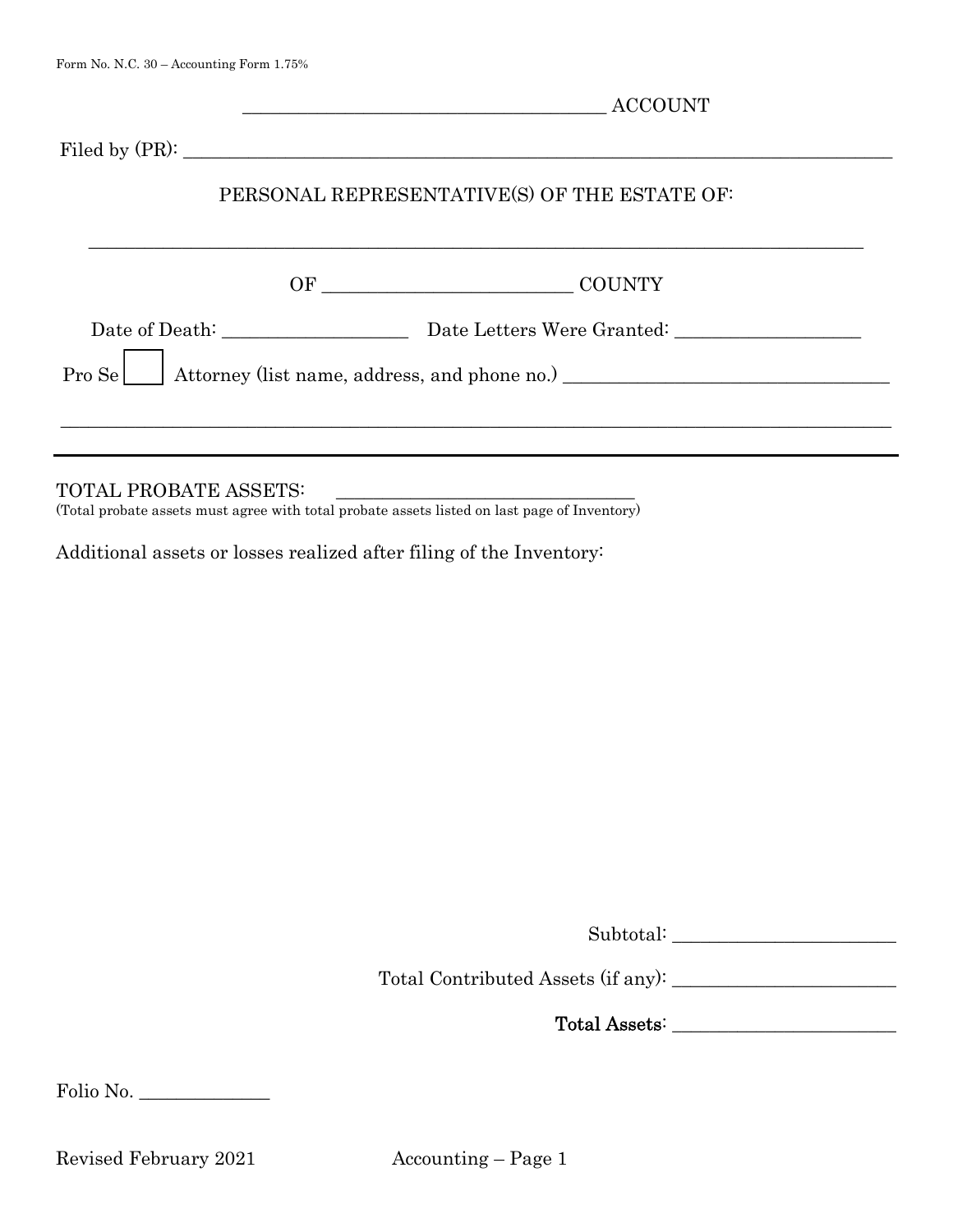The Personal Representative(s) of the Estate of:

 $\_$  , and the set of the set of the set of the set of the set of the set of the set of the set of the set of the set of the set of the set of the set of the set of the set of the set of the set of the set of the set of th ask(s) allowance for the following amounts:

ADMINISTRATIVE EXPENSES:

Subtotal: \_\_\_\_\_\_\_\_\_\_\_\_\_\_\_

DEBTS OF THE ESTATE:

FUNERAL EXPENSES:

Subtotal: \_\_\_\_\_\_\_\_\_\_\_\_\_\_\_

Subtotal: \_\_\_\_\_\_\_\_\_\_\_\_\_\_\_